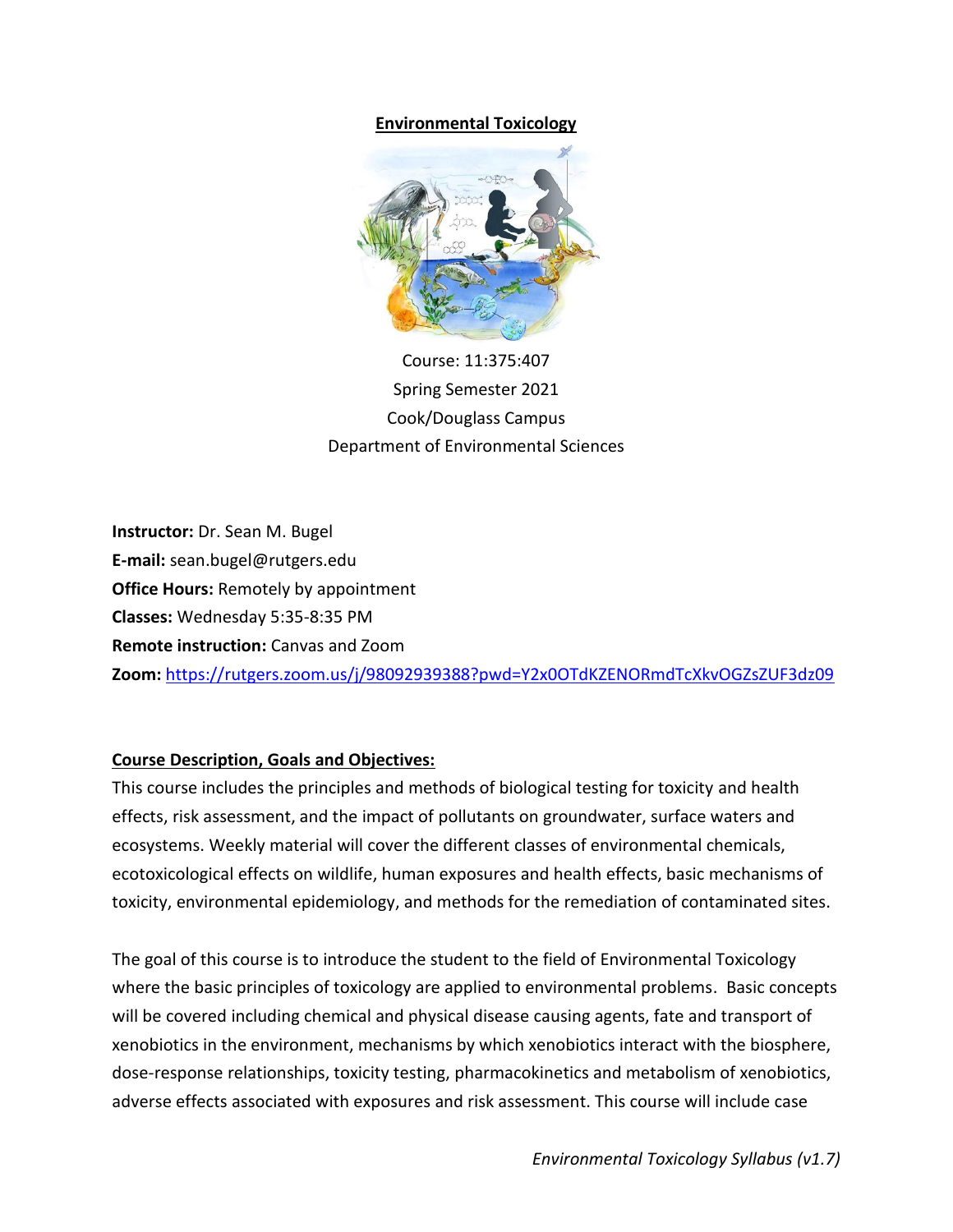studies and some of the most common methods of remediation used to clean-up contaminated sites in New Jersey.

Students completing this program will be able to:

- 1. Apply the knowledge obtained from this course to evaluating exposure and solving problems associated with environmental contaminants.
- 2. Use the skills, techniques and tools necessary for a successful career in the field of environmental toxicology.
- 3. Conduct assessments of the environment, analyze data and evaluate health impacts from exposure to contamination.
- 4. Understand professional ethical responsibilities.
- 5. Understand contemporary environmental issues and the impact of environmental toxicology in a global and societal context.
- 6. Understand the need, and have the ability, to engage in lifelong learning and to participate in professional organizations.

This course is divided into 3 units, with 3-5 weekly modules each.

# **Unit 1: Fundamentals of Toxicology and the Dose-Response Relationship**

Principles of Environmental Toxicology and the Dose-Response Relationship Toxicity Testing, and ADME I (Absorption, Distribution, Metabolism and Excretion) ADME II (Toxicokinetics and Metabolism), and Classes of Environmental Chemicals Biochemical Effects and Mechanisms of Toxicity of Pollutants

# **Unit 2: Environmental Toxicology**

Environmental Fate and Sources of Pollutants Ecotoxicology, Biomarkers and Biomonitoring Developmental Origins of Disease and Endocrine Disruption Carcinogenic & Genotoxicity Pollutants and Their Effects

# **Unit 3: Specialized Toxicology and Case Studies**

Ecological and Human Health Risk Assessment Neurotoxicological Effects of Environmental Pollutants Case Studies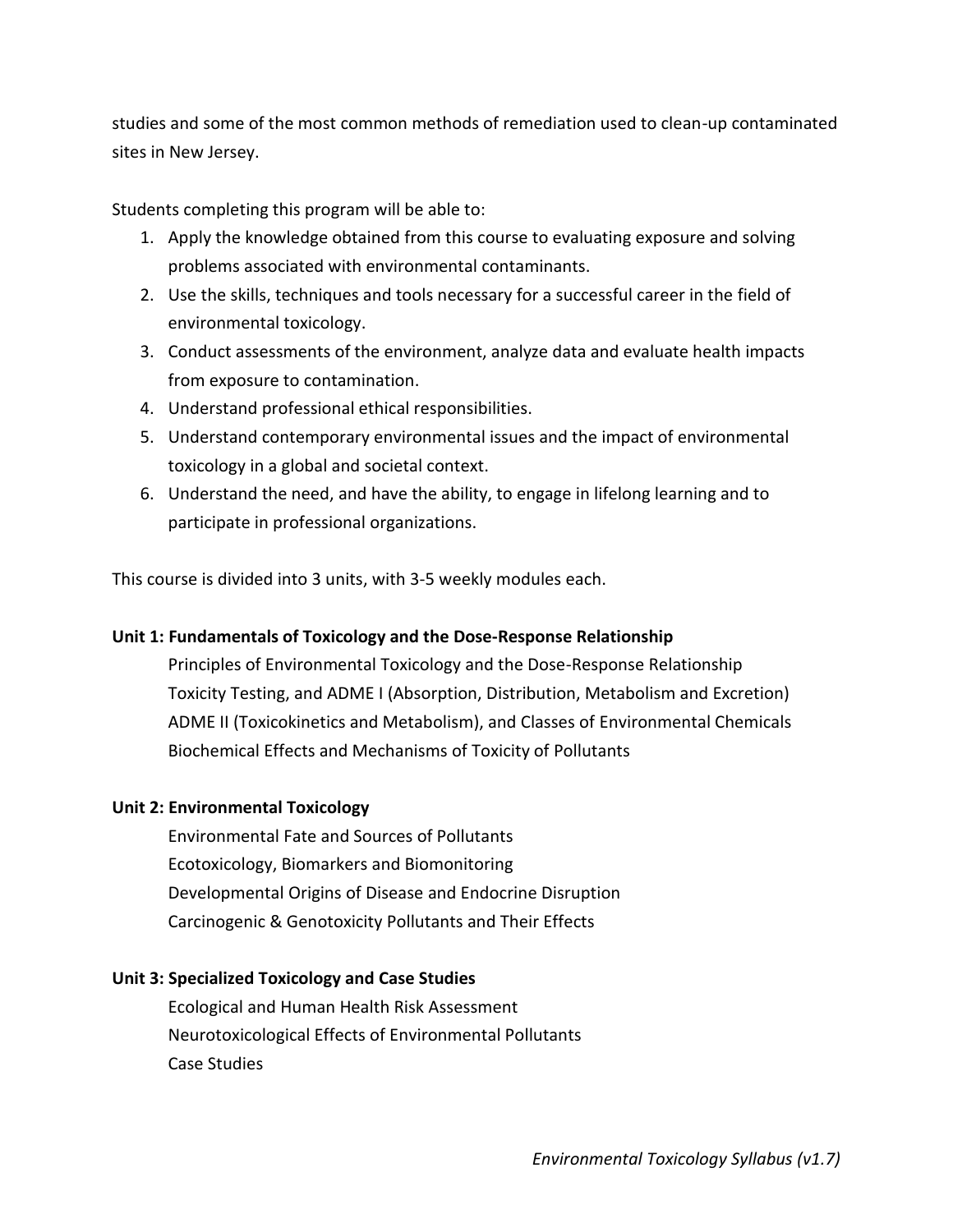#### **Remote Instruction**

Weekly meetings will be held via zoom, weekly links to connect will be provided through the canvas course calendar. Audio and video will be required for class participation. The class will meet once a week for 3 hours, and instruction will include lecture, open discussion, and powerpoint presentations by students. The syllabus, course material, weekly powerpoints, and assignments will be posted to canvas. Recorded lectures will be posted to either canvas or youtube. Assignments must be submitted through canvas. Be sure to check and mute your cell phone before you join the class.

### **Course Materials (provided in Canvas):**

- 1. Readings and reference materials (provided PDFs of texts and reviews)
- 2. Coursework assignments (weekly assignments, term paper and presentation, etc.)
- 3. Calendar of class lecture topics and examination dates
- 4. PowerPoint slides used in lecture

Online and provided textbooks (on canvas):

- 1. *Principles of Ecotoxicology*. 2<sup>nd</sup> edition. Walker CH, Hopkin SP, Sibly RM, Peakall DB. Taylor & Francis Group, 2001.
- 2. *Casarett & Doull's Essentials of Toxicology*. 3rd edition. Klaassen CD, Watkins JB. McGraw Hill, 2015. Also available on libraries.rutgers.edu (via accespharm) at <https://bit.ly/3o0TasX>

# **Grading:**

Grading is based on the timely and correct submission of assignments, class participation as well as performance on two examinations and a comprehensive final. While the exams cover recent information, the final exam is cumulative and includes all information covered in class lectures, the text and the additional required readings. This also includes potential questions from student powerpoint presentations.

Weekly assignments: 10% of the final grade Class participation and attendance: 10 % of final grade Term paper and short presentation: 20% of final grade (15% paper, 5% presentation) Two mid-semester exams: 40% of final grade (20% each) Cumulative final exam: 20% of final grade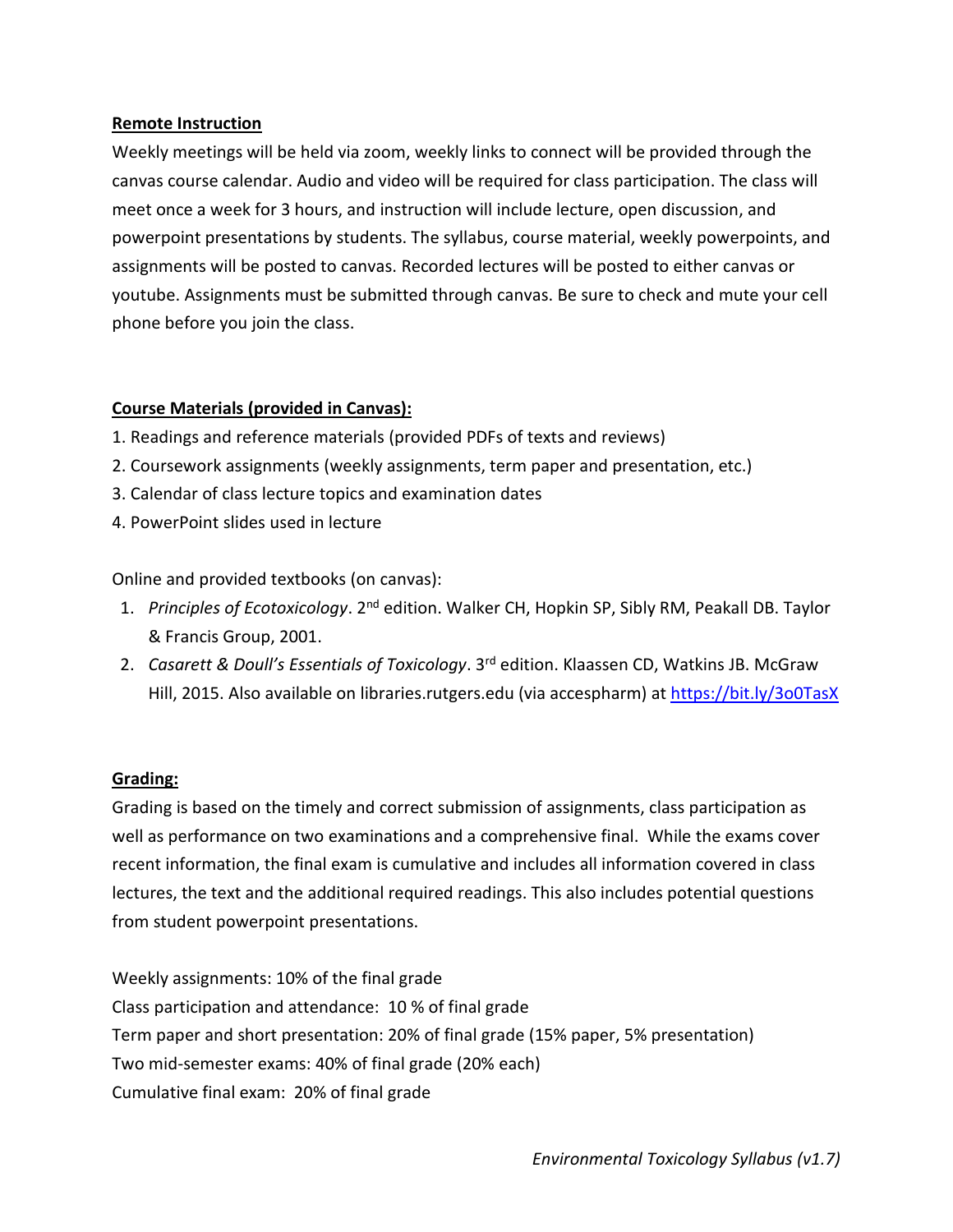| Range       | Grade |
|-------------|-------|
| $100 - 90$  | А     |
| $89.9 - 85$ | B+    |
| $84.9 - 80$ | R     |
| $79.9 - 75$ | C+    |
| $74.9 - 70$ | C     |
| 69.9 – 60   | D     |

### **Guidelines for Assignments**

Weekly homework assignments must be prepared electronically and submitted as an MS-WORD (.doc, .docx) or PDF document with a 12-point font, 1-inch margins (all around) and 1.25 line spacing.

The assignment must be complete, correct, and submitted on time ("on time" means the assignment is turned in by the start of the class period when it is due). Weekly assignments won't be accepted late.

#### **Examinations**

Examinations will be performed on zoom. All scheduling conflicts must be discussed at least 1 week prior to the scheduled date of the exam. In the event of an emergency or illness on the day of an exam, you must notify me before the exam. If requested, students must provide verification of the absence in order to schedule a make-up exam. Students who do not make alternate arrangements prior to the exam will be given a grade of "0" for that exam.

There will be three exams total (20% each for 60% of the final grade). Two exams will be midsemester that will cover the current content to-date. The final examination will be comprehensive and may include questions on material from student presentations.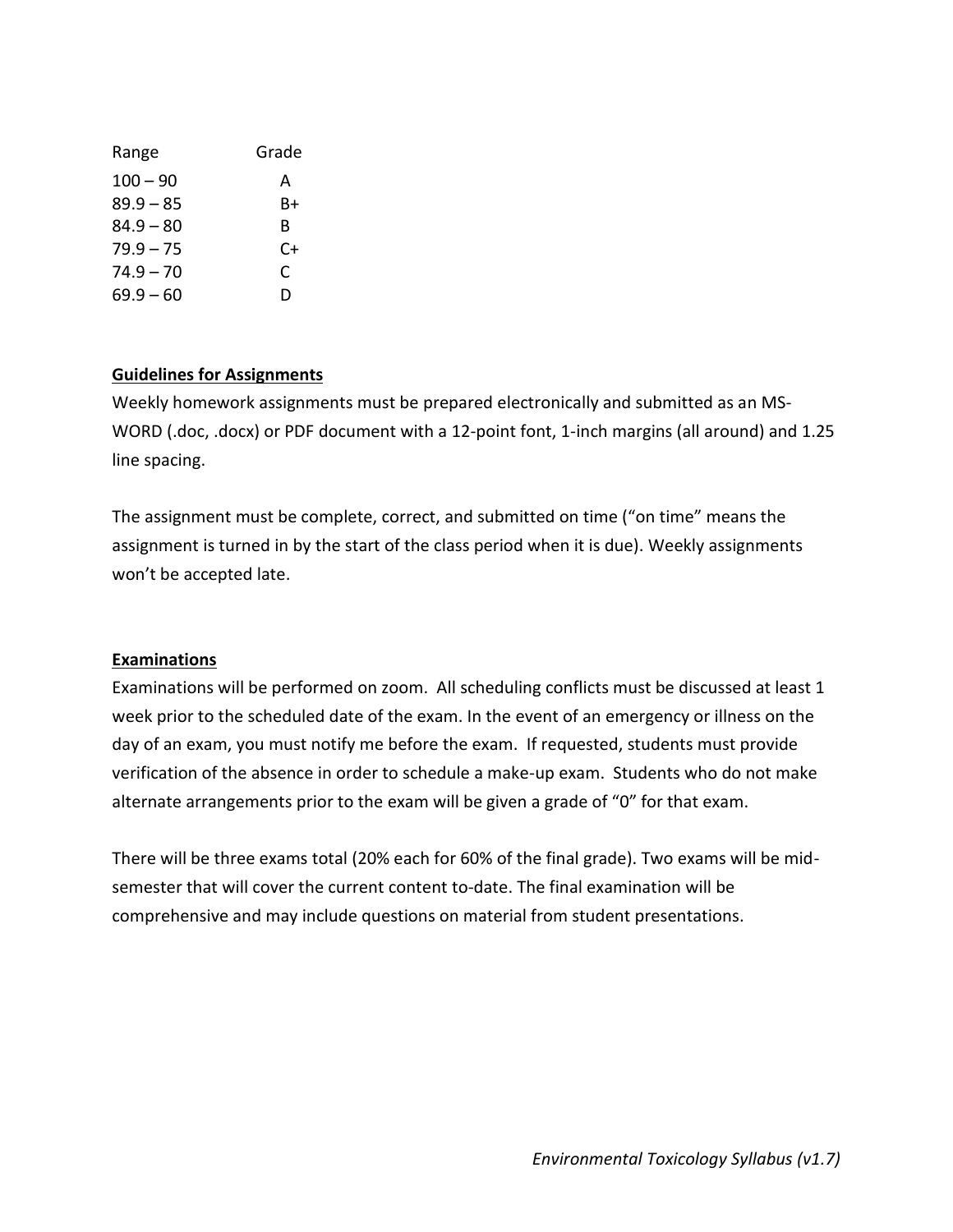#### **Date Coursework and Material**

#### **Jan 20 Introduction to Environmental Toxicology course**

Discussion of syllabus, coursework, introductions, interests and career goals and options in toxicology. General overview of environmental toxicology applications and relevance and the scope of the course.

Optional reading: *Casarett & Doull's Essentials of Toxicology* Chapter 1 (History and Scope of Toxicology)

**Jan 27 Principles of Environmental Toxicology and the Dose-Response Relationship** Discussion of the fundamentals of toxicology and role of the environment and chemical exposures in health. Review of general terminology. Discussion of different types of chemical and concentration-dependent responses and interpreting dose-response data.

> Readings: *Casarett & Doull's Essentials of Toxicology* Chapter 2 (Principles of Toxicology); *Principles of Ecotoxicology* Chapter 9 (Interactive Effects of Pollutants)

Weekly assignment: Evaluation of dose-response curves and toxicity data (Due Feb 3).

# **Feb 3 Toxicity Testing, and ADME I (Absorption, Distribution, Metabolism and Excretion)**

Continuation of how to define the toxicity of a chemical and dose-response study considerations. Second half of lecture explores the factors that influence a chemicals disposition in the body, focusing on uptake and elimination.

Principles of Ecotoxicology Chapter 6 (Toxicity Testing); *Casarett & Doull's Essentials of Toxicology* Chapter 5 (Absorption, Distribution, and Excretion of Toxicants)

Weekly assignment: TBD (Due Feb 10)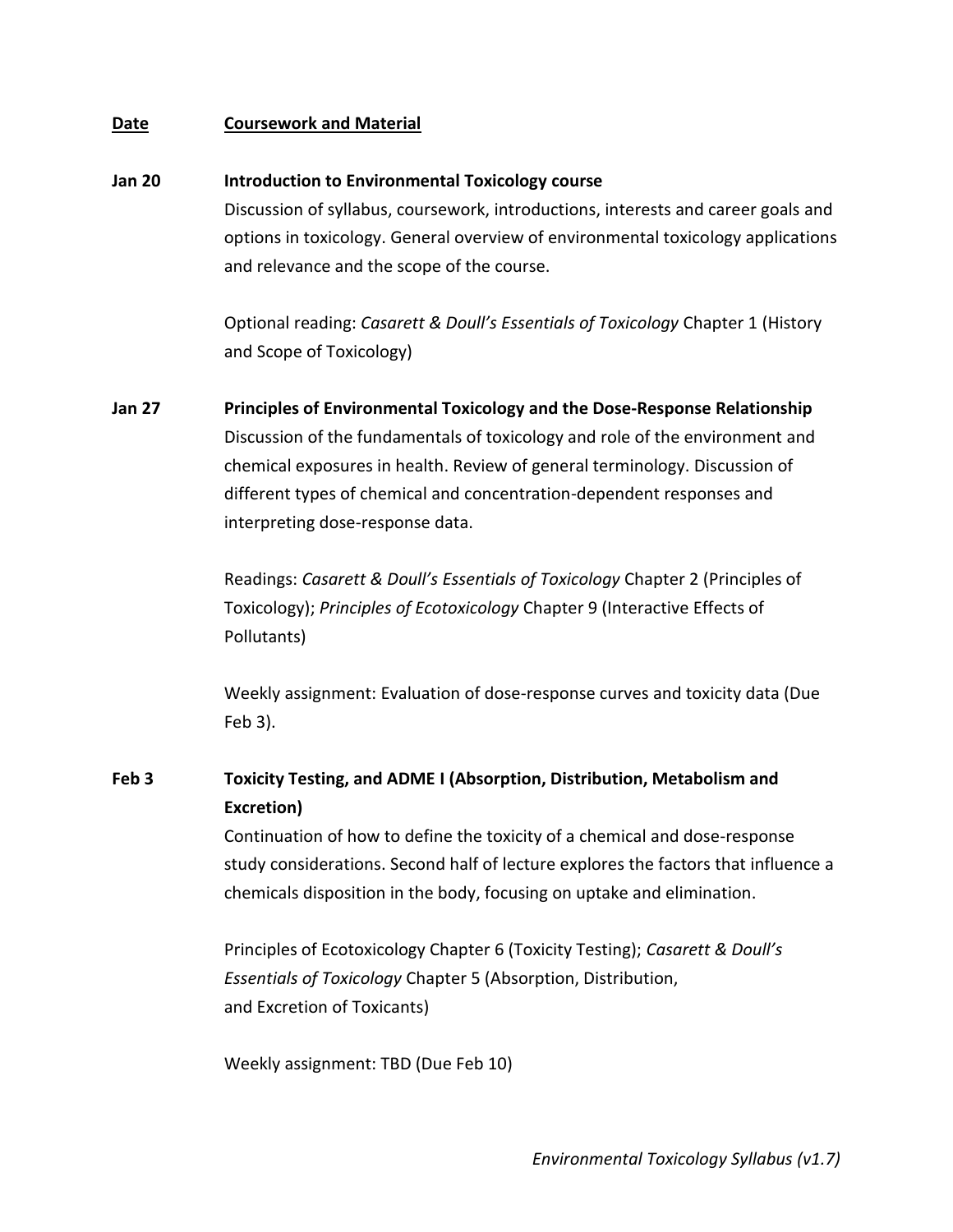# **Feb 10 ADME II (Toxicokinetics and Metabolism), and Classes of Environmental Chemicals**

Review of toxicokinetics, major metabolic processes, and xeno-biotic biotransformation. The second half of lecture reviews the major classes of historical and emerging pollutants.

Discussion of Term Paper assignment and potential topics

Reading: *Casarett & Doull's Essentials of Toxicology* Chapter 6 (Biotransformation of Xenobiotics); *Principles of Ecotoxicology* Chapter 1 (Major Classes of Pollutants)

Weekly assignment: TBD (Due Feb 17)

# **Feb 17 Biochemical Effects and Mechanisms of Toxicity of Pollutants** Topics will cover chemical effects on biochemical and molecular pathways and the interaction of chemicals with the major classes of biomolecules.

Reading: *Principles of Ecotoxicology* Chapter 7 (Biochemical effects of pollutants); *Principles of Ecotoxicology* Chapter 8 *(*Physiological Effects of Pollutants*)*

Weekly assignment: none

#### **Feb 24 \*EXAM 1\***

Due: Term paper topic selection

#### **Mar 3 Environmental Fate and Sources of Pollutants**

Review of the physical and chemical processes that influence how a chemical moves in the environment.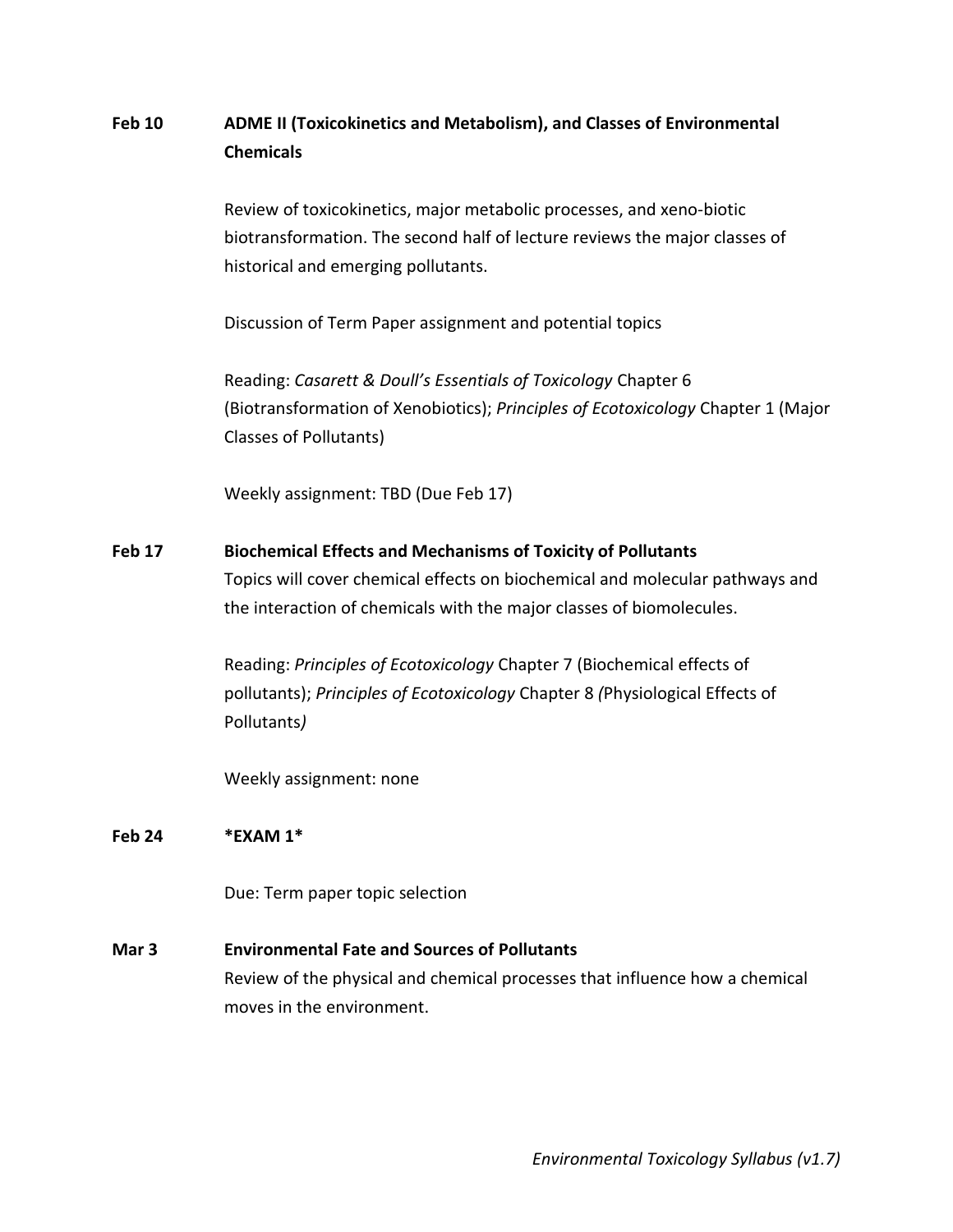Reading: *Principles of Ecotoxicology* Chapter 2 (Routes by Which Pollutants Enter Ecosystems); *Principles of Ecotoxicology* Chapter 5 (The Fate of Organic Pollutants in Individuals and in Ecosystems)

### **Mar 10 Ecotoxicology, Biomarkers and Biomonitoring**

Overview of the chemical impacts on ecosystems and populations of sensitive species. Adverse outcome pathway framework and how a chemical exerts toxicity and manifests effects. Review of different strategies for determining toxicity of a chemical and how biomonitoring is used to evaluate environmental health *in situ*.

Reading: *Casarett & Doull's Essentials of Toxicology* Chapter 30 (Ecotoxicology); *Principles of Ecotoxicology* Chapter 10 *(Biomarkers)*

### **Mar 17** -----**SPRING BREAK-----**

#### **Mar 24 Developmental and Reproductive Origins of Disease**

Introduction to the role chemicals play in the developmental origins of disease in both humans and sensitive species. Discussion of the Barker Hypothesis and how development and reproduction is a major target for early-life stage toxicity.

Reading: *Casarett & Doull's Essentials of Toxicology* Chapter 10 (Developmental Toxicology); *Casarett & Doull's Essentials of Toxicology* Chapter 20 (Reproductive Toxicology)

Other: Term Paper Thread started on discussion board for you to claim presentation date (first-come first-serve basis)

# **Mar 31 Carcinogenic Effects of Pollutants**

Review of environmental toxicants and their mechanisms of carcinogenesis, mutagenesis, and different pathologies.

Reading: *Casarett & Doull's Essentials of Toxicology* Chapter 8 (Chemical Carcinogenesis); *Casarett & Doull's Essentials of Toxicology* Chapter 9 (Genetic Toxicology)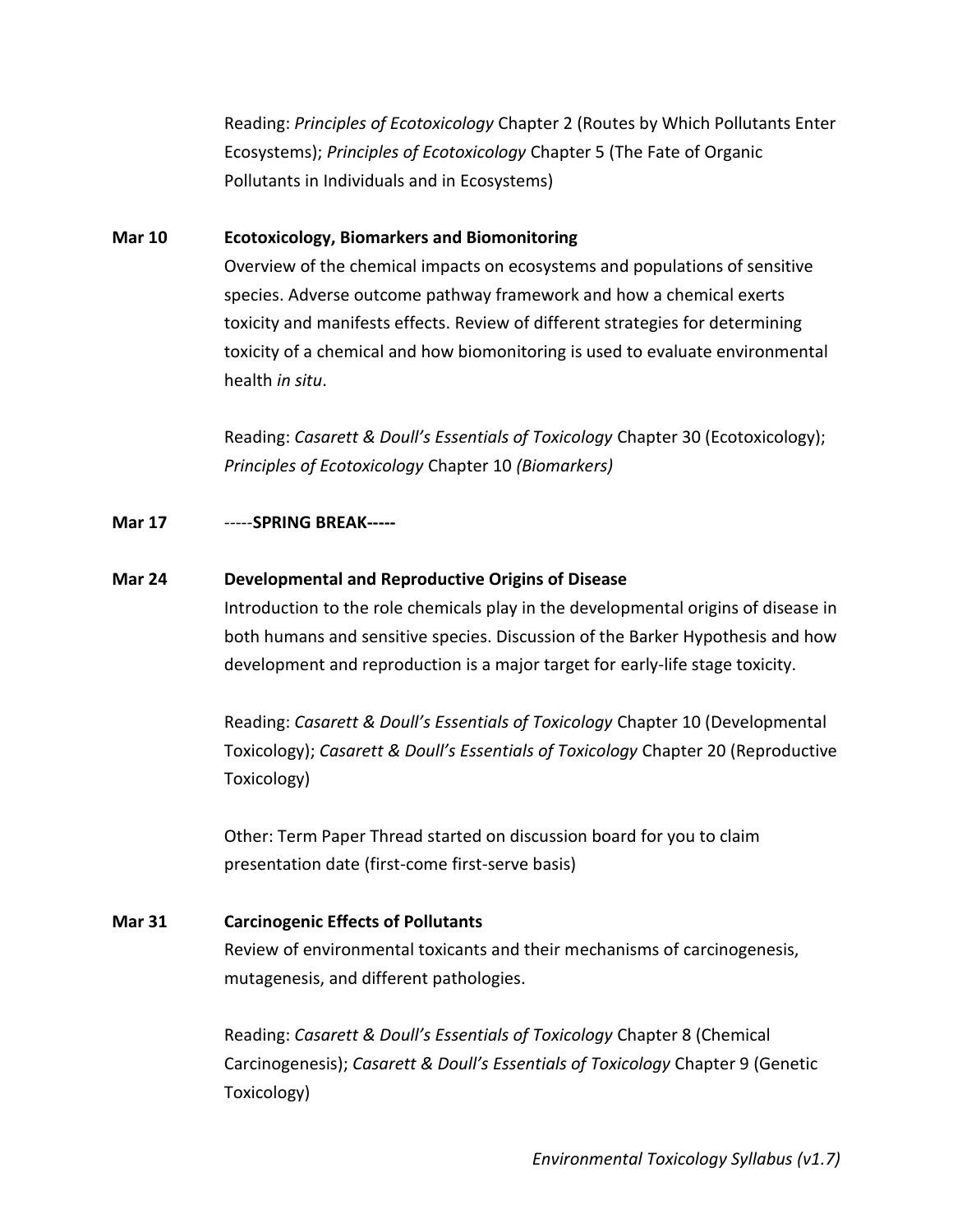### **Apr 7 \*EXAM 2\***

# **Apr 14 Ecological and Human Health Risk Assessment** Topic will be focused on the application of toxicology towards human health and ecological risk assessment, including determining safe exposure levels for environmental chemicals. Reading: *Casarett & Doull's Essentials of Toxicology* Chapter 4 (Risk Assessment) **Apr 21 Topic: TBD Student presentations Apr 28 Student presentations**

- **Course material review**
- **May 5 Reading Days (no meeting) Term Paper Due**
- **May 12 \*FINAL EXAM\***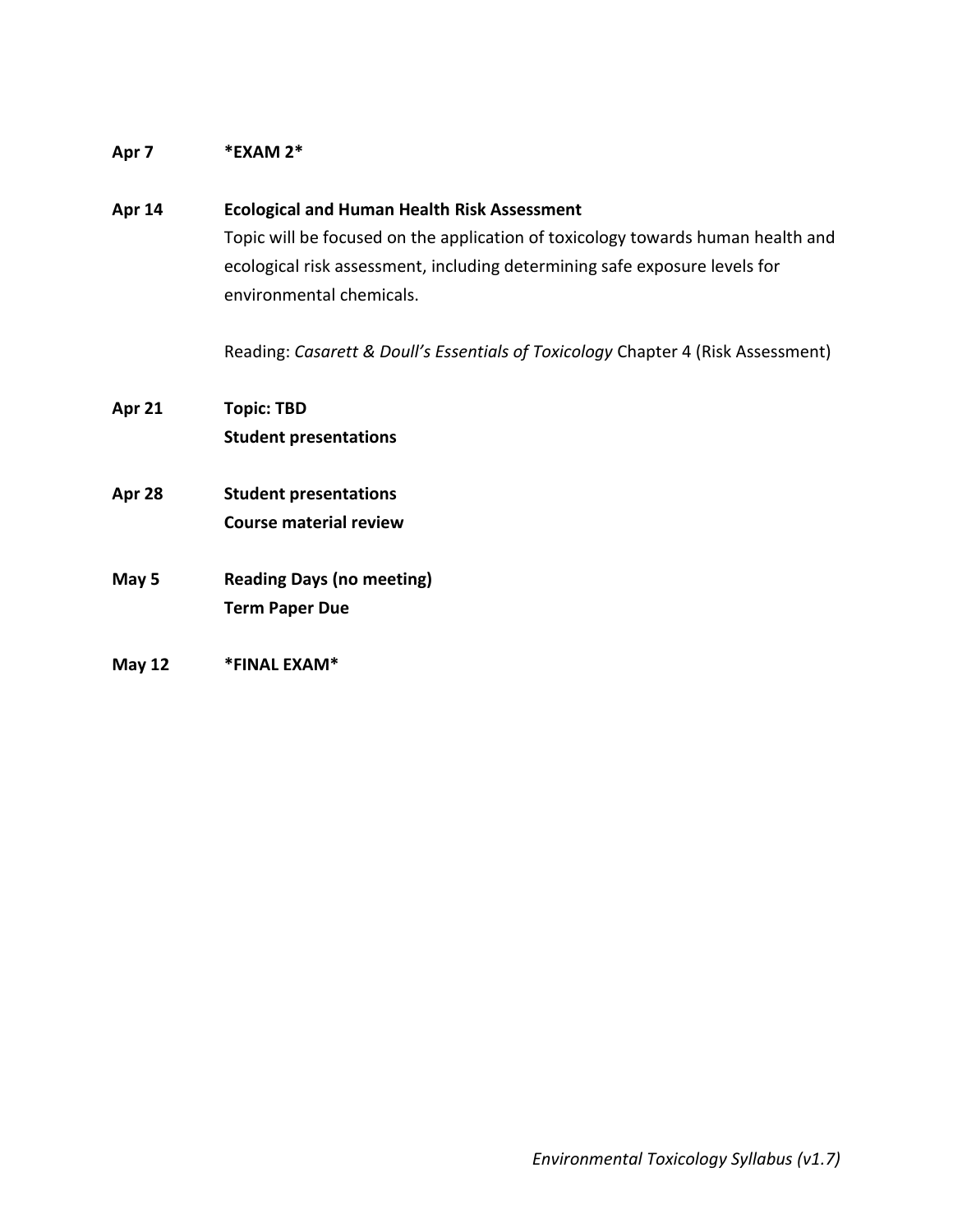# **Academic Integrity**

The university's policy on Academic Integrity is available at

[http://academicintegrity.rutgers.edu/academic-integrity-policy.](http://academicintegrity.rutgers.edu/academic-integrity-policy) The principles of academic integrity require that a student:

- Properly acknowledge and cite all use of the ideas, results, or words of others.
- Properly acknowledge all contributors to a given piece of work.
- Make sure that all work submitted as his or her own in a course or other academic activity is produced without the aid of impermissible materials or impermissible collaboration.
- Obtain all data or results by ethical means and report them accurately without suppressing any results inconsistent with his or her interpretation or conclusions.
- Treat all other students in an ethical manner, respecting their integrity and right to pursue their educational goals without interference. This requires that a student neither facilitate academic dishonesty by others nor obstruct their academic progress.
- Uphold the canons of the ethical or professional code of the profession for which he or she is preparing.
- Adherence to these principles is necessary in order to ensure that
- Everyone is given proper credit for his or her ideas, words, results, and other scholarly accomplishments.
- All student work is fairly evaluated and no student has an inappropriate advantage over others.
- The academic and ethical development of all students is fostered.
- The reputation of the University for integrity in its teaching, research, and scholarship is maintained and enhanced.

Failure to uphold these principles of academic integrity threatens both the reputation of the University and the value of the degrees awarded to its students. Every member of the University community therefore bears a responsibility for ensuring that the highest standards of academic integrity are upheld. Any evidence of academic misconduct, including cheating, failure to cite sources, plagiarism, stealing ideas, or deliberately slanting research results will result in appropriate action as dictated by Rutgers University. Please note that taking information from an Internet site and placing it into text without proper citation is plagiarism and students are subject to the same consequences as they would face for copying information from a text or journal article without proper citation. If you are unsure of the rules of citation,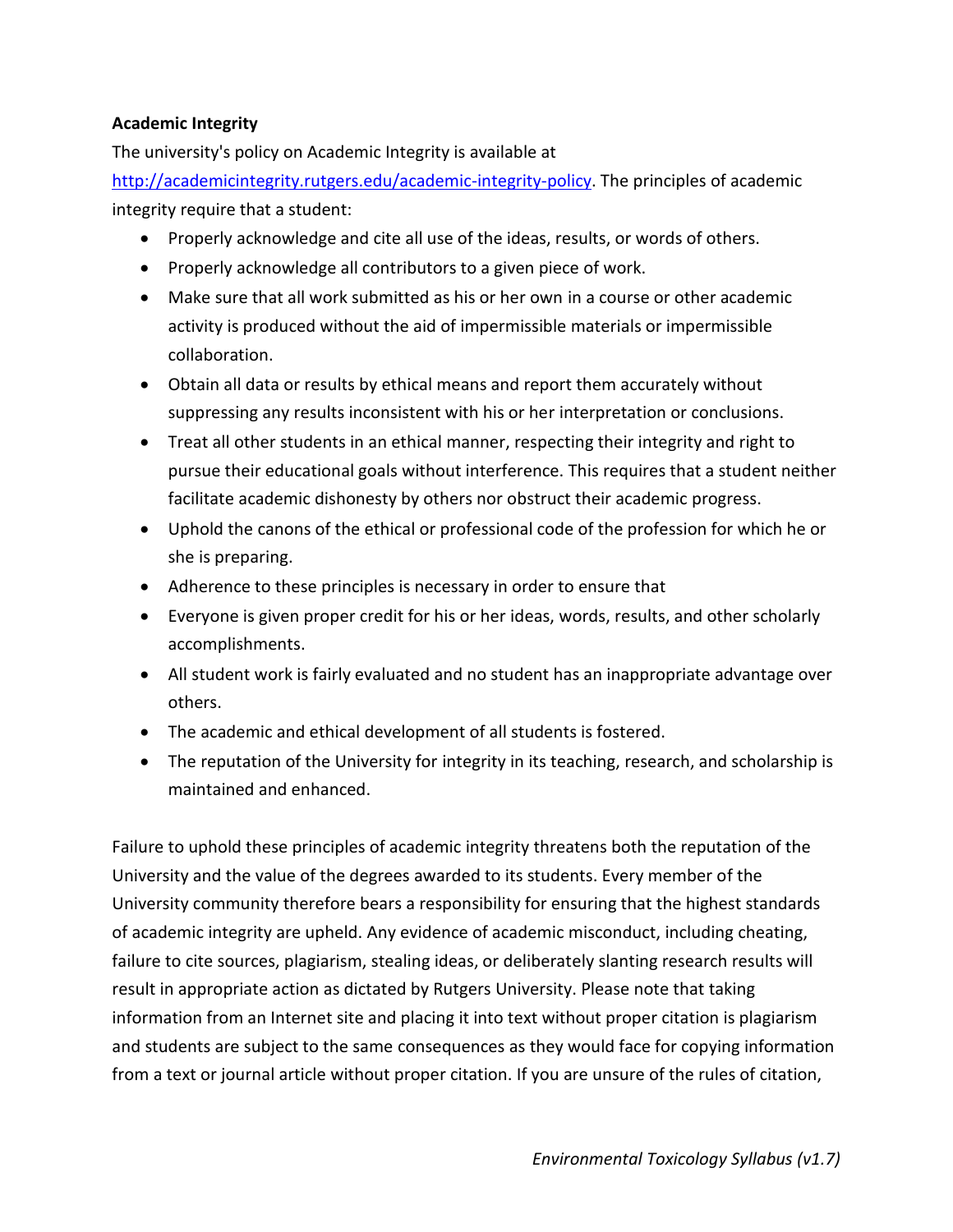please ask! Rutgers provides a wealth of resources to help students understand proper citation format and coping with the pressures of academic life.

#### **Absence Policy**

Students are expected to attend all classes; if you expect to miss one or two classes, please use the University absence reporting website<https://sims.rutgers.edu/ssra/>to indicate the date and reason for your absence. An email is automatically sent to me. If you miss a class, you are responsible for all materials, including announcements. Arrange (now!) with a classmate to pick up any handouts and take notes for you.

#### **Student Wellness Services**

Access helpful mental health information and resources for yourself or a friend in a mental health crisis on your smartphone or tablet and easily contact CAPS or RUPD.

#### *Counseling, ADAP & Psychiatric Services (CAPS)*

(848) 932-7884 / 17 Senior Street, New Brunswick, NJ 08901/ <http://health.rutgers.edu/> CAPS is a University mental health support service that includes counseling, alcohol and other drug assistance, and psychiatric services staffed by a team of professional within Rutgers Health services to support students' efforts to succeed at Rutgers University. CAPS offers a variety of services that include: individual therapy, group therapy and workshops, crisis intervention, referral to specialists in the community and consultation and collaboration with campus partners.

#### *Violence Prevention & Victim Assistance (VPVA)*

(848) 932-1181 / 3 Bartlett Street, New Brunswick, NJ 08901 / [www.vpva.rutgers.edu/](http://www.vpva.rutgers.edu/)  The Office for Violence Prevention and Victim Assistance provides confidential crisis intervention, counseling and advocacy for victims of sexual and relationship violence and stalking to students, staff and faculty. To reach staff during office hours when the university is open or to reach an advocate after hours, call 848-932-1181.

#### *Disability Services*

(848) 445-6800 / Lucy Stone Hall, Suite A145, Livingston Campus, 54 Joyce Kilmer Avenue, Piscataway, NJ 08854 / <https://ods.rutgers.edu/>